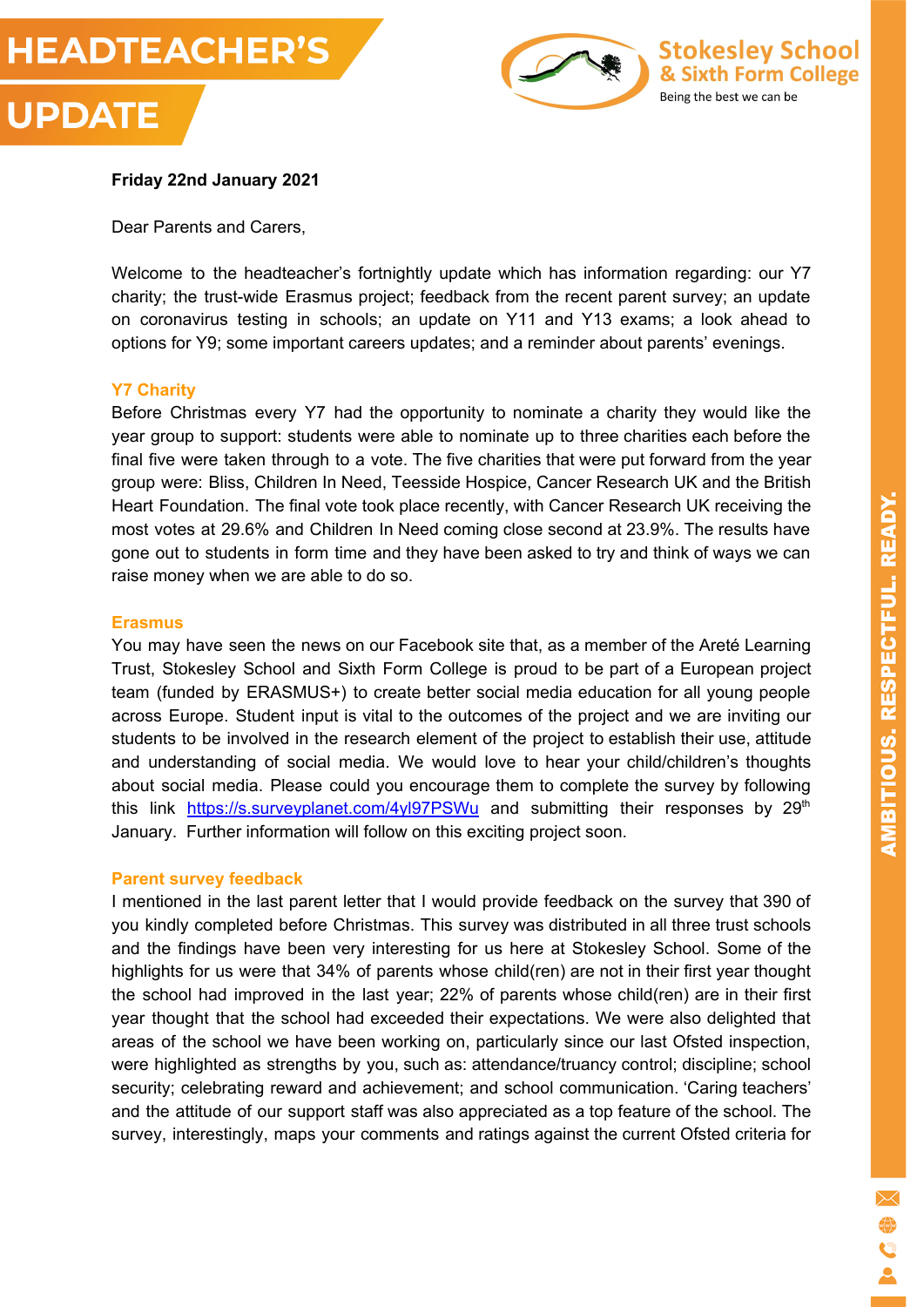### **HEADTEACHER'S**



# **UPDATE**

inspection and - as a result - we have decided we would very much like you to lead the inspection team in the future as you deemed us good in all areas and outstanding in our brilliant sixth form! There are some areas we would like to look into further that you think could be improved; this included homework and careers education. We aim to ask you more questions to drill into this when the situation at school is more 'normal'. With regards to careers education, there is a section at the end of this week's letter informing you about a range of careers activities we are currently undertaking. Thank you very much for your feedback, it is greatly appreciated, listened to and acted upon.

#### **Testing Update**

We are currently undertaking regular testing of our staff who are coming into school to work as mentioned in the last update: this means 90 tests a week from our 140 strong team. The government has, yet again, announced a change (or 'pause') to policy regarding the daily testing of students and staff to stop them having to self-isolate should they be a close contact of a positive case. We await further instructions at the moment but are glad this chopping and changing doesn't affect you too much as parents until the students return to school.

#### **Y11 and Y13 exams update**

This week there have been two updates relating to exams. Earlier this month, schools were given the responsibility of deciding if it was suitable to go ahead with vocational exams in January and February. Due to the current national and local Covid figures, Mrs Darbyshire and I decided it was not appropriate to proceed with these exams in the best interests of our students and our community. Following this, and due to mounting pressure to not leave this decision with schools, the government has now decided to cancel all external exams for the remainder of January, February and March: primarily, as not all students nationally would have suitable and equal access to prepare fully for these exams, but also in the interests of public health. This impacted on around thirty Y11 students who were all personally contacted by their class teacher or Mrs Darbyshire. For the second update, the government has released the consultation around the potential proposals and arrangements for summer exams in 2021. If you would like to look at this and haven't already, you can do so by following the link below:

[https://assets.publishing.service.gov.uk/government/uploads/system/uploads/attachment\\_da](https://assets.publishing.service.gov.uk/government/uploads/system/uploads/attachment_data/file/953000/6743-1_GCSE__AS_and_A_level_grades_should_be_awarded_in_summer_2021.pdf) ta/file/953000/6743-1\_GCSE\_AS\_and\_A\_level\_grades\_should\_be\_awarded\_in\_summer\_ [2021.pdf](https://assets.publishing.service.gov.uk/government/uploads/system/uploads/attachment_data/file/953000/6743-1_GCSE__AS_and_A_level_grades_should_be_awarded_in_summer_2021.pdf)

#### **A look ahead to options for Y9**

The options process for our Y9 students will be starting soon with tutor time sessions to get the students thinking about possible career choices and what qualifications they might need to progress to these. All of the students will be encouraged to sign up to Start, this is an online careers platform that students will explore during tutor time. There are profiles

ž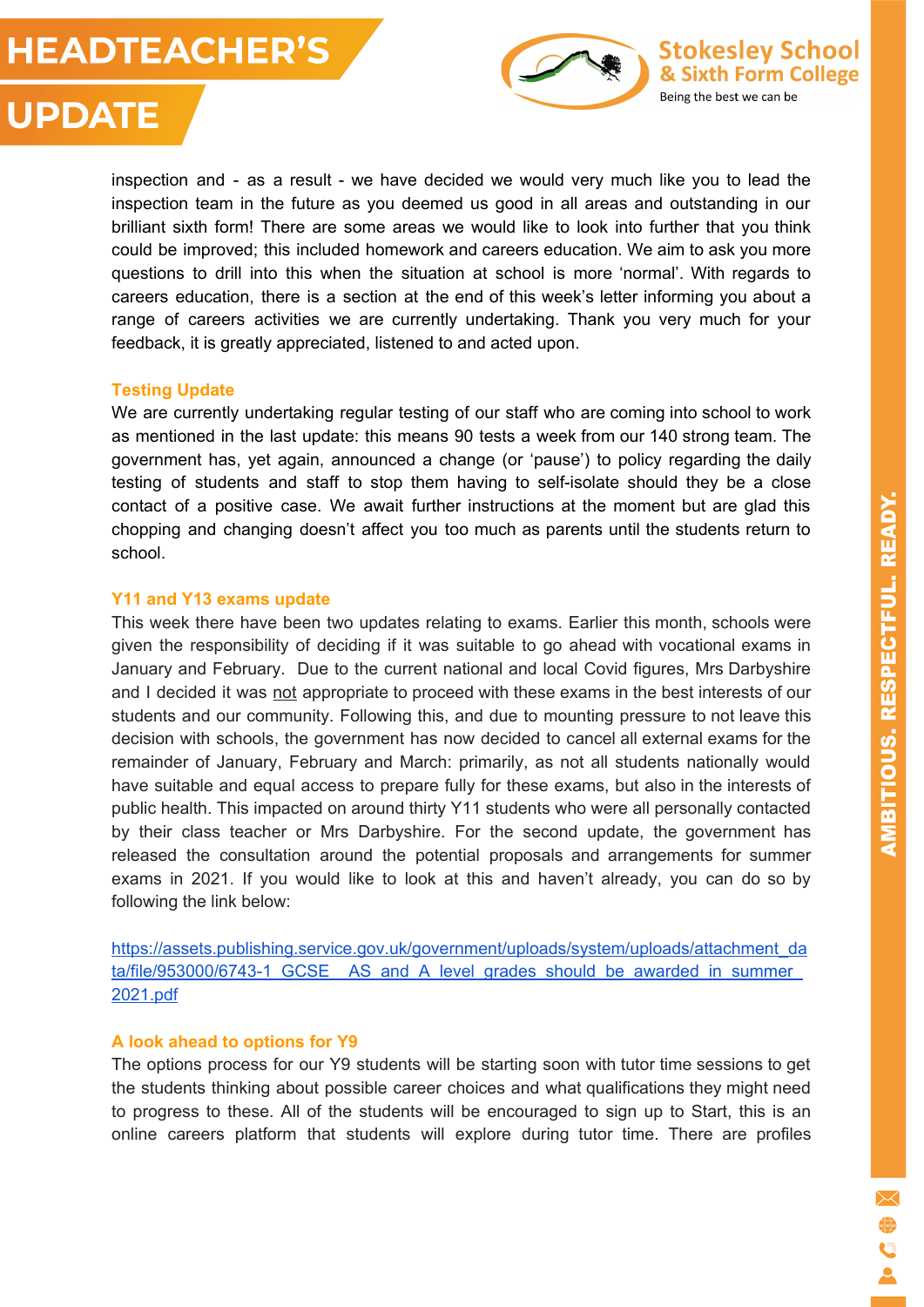### **HEADTEACHER'S**



# **UPDATE**

students can complete that suggest possible career choices based on what they are good at and enjoy doing, these then link to the qualifications needed for these careers so that the students can start making informed choices for their options in Y10 and Y11. Obviously, our options evening will not be able to take place in the same way this year; instead we are hoping to share this information through a dedicated website. This will include videos explaining the overall process, as well as videos from each subject explaining the course and hopefully answering any questions you may have. This will be launched on the planned date of the options evening, Wednesday 3rd March, and will stay live through the process for you to go back to if you need to. Ultimately, the choices need to be entered by Friday 12th March. They will be entered online by the students, the details of how this is done will be on the website when it is launched and the student login details shared.

#### **Careers updates**

**Careers Google Classrooms** are constantly being updated with news, information and resources. There is one classroom for each year group - all students have been invited so ask them to show you if you would like to know more. The Year 11 classroom is particularly useful with lots of parent guides including: apprenticeships, T-Levels, employability skills, student support services for college and much more.

Codes for Careers Google Classrooms if your son/daughter hasn't joined yet are as follows:

| Year 7  | Year 8  | Year 9  | Year 10 | Year 11 | <b>Sixth Form</b> |
|---------|---------|---------|---------|---------|-------------------|
| fiz72uj | 2gbzrbp | vqzgsp2 | qtdjmzc | 4eseyta | ot5endy           |

**1-1 Careers Discussions** are taking place for all Y11 students and these can either be by telephone or google meet. Students should email our Careers Advisor j.harrison-henry@stokesleyschool.org or text 07958712651 (school mobile) to set one up. Afterwards, a summary of the discussion, along with useful links/info/resources will be emailed to students via their school email address.

**Globalbridge** is a platform all students in years 9, 10 and 12 have access to and can create a profile on - this includes creating an online/virtual and interactive CV, and accessing exclusive opportunities and resources. Virtual onboarding and profile building sessions will be taking place live with Globalbridge via google meet in the next couple of weeks.

**Grofar** is a system where we track every students' participation in all careers-related activities and events throughout their time at Stokesley School. Students will be given access to this as well as the opportunity to review what they have learned and provide feedback. Students can set themselves targets in their career planning journey and access a variety of useful resources.